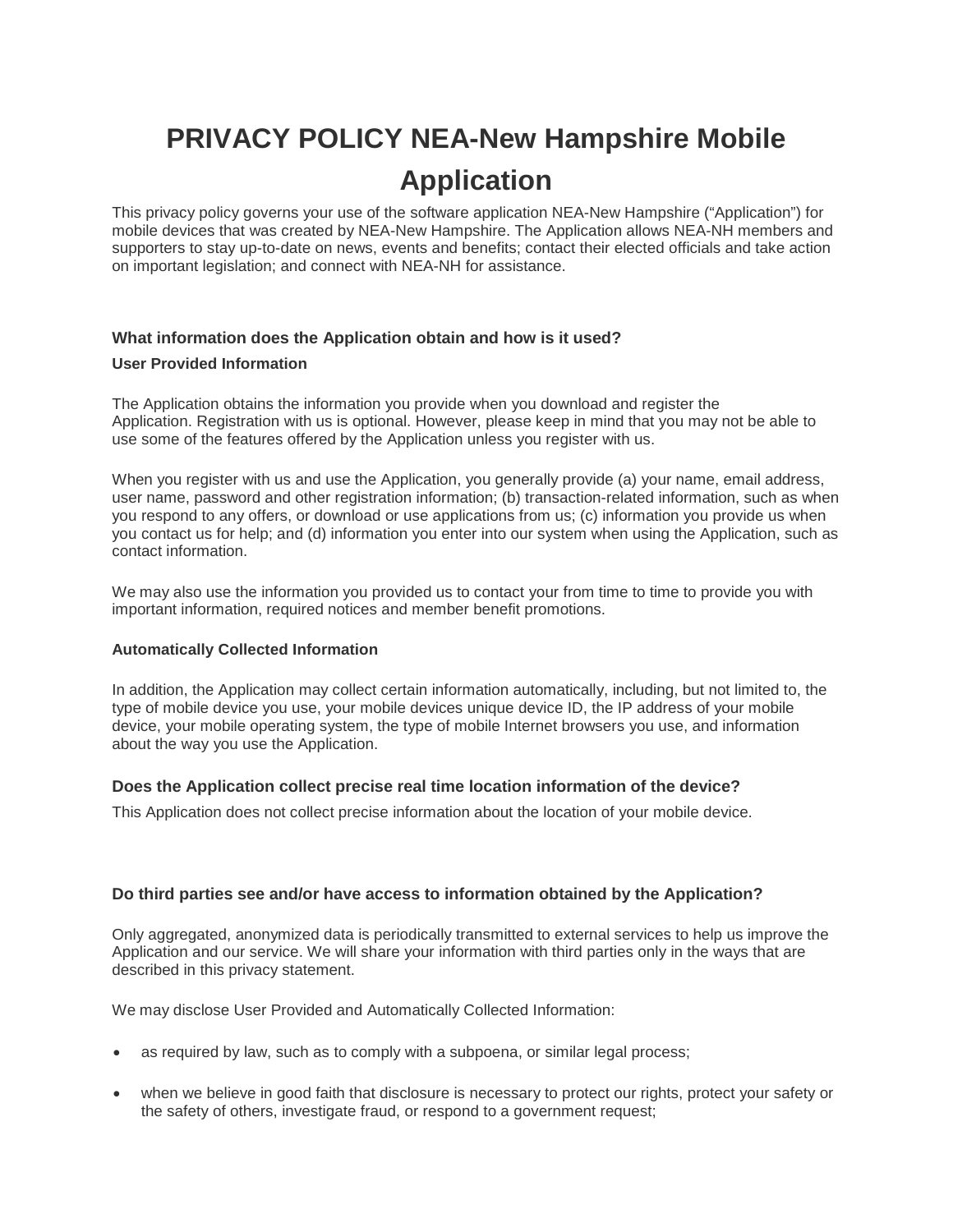• with our trusted services providers who work on our behalf, do not have an independent use of the information we disclose to them, and have agreed to adhere to the rules set forth in this privacy statement.

#### **What are my opt-out rights?**

You can stop all collection of information by the Application easily by uninstalling the Application. You may use the standard uninstall processes as may be available as part of your mobile device or via the mobile application marketplace or network. You can also request to opt-out via email, at [members@nhnea.org.](mailto:members@nhnea.org)

## **Data Retention Policy, Managing Your Information**

We will retain User Provided data for as long as you use the Application and for a reasonable time thereafter. We will retain Automatically Collected information for up to 24 months and thereafter may store it in aggregate. If you'd like us to delete User Provided Data that you have provided via the Application, please contact us at [members@nhnea.org](mailto:members@nhnea.org) and we will respond in a reasonable time. Please note that some or all of the User Provided Data may be required in order for the Application to function properly.

#### **Children**

We do not use the Application to knowingly solicit data from or market to children under the age of 13. If a parent or guardian becomes aware that his or her child has provided us with information without their consent, he or she should contact us at [members@nhnea.org.](mailto:members@nhnea.org) We will delete such information from our files within a reasonable time.

### **Security**

We are concerned about safeguarding the confidentiality of your information. We provide physical, electronic, and procedural safeguards to protect information we process and maintain. For example, we limit access to this information to authorized employees and contractors who need to know that information in order to operate, develop or improve our Application. Please be aware that, although we endeavor provide reasonable security for information we process and maintain, no security system can prevent all potential security breaches.

#### **Changes**

This Privacy Policy may be updated from time to time for any reason. We will notify you of any changes to our Privacy Policy by posting the new Privacy Policy on our website, www.neanh.org. You are advised to consult this Privacy Policy regularly for any changes, as continued use is deemed approval of all changes. You can check the history of this policy by on our website.

#### **Your Consent**

By using the Application, you are consenting to our processing of your information as set forth in this Privacy Policy now and as amended by us. "Processing," means using cookies on a computer/hand held device or using or touching information in any way, including, but not limited to, collecting, storing,